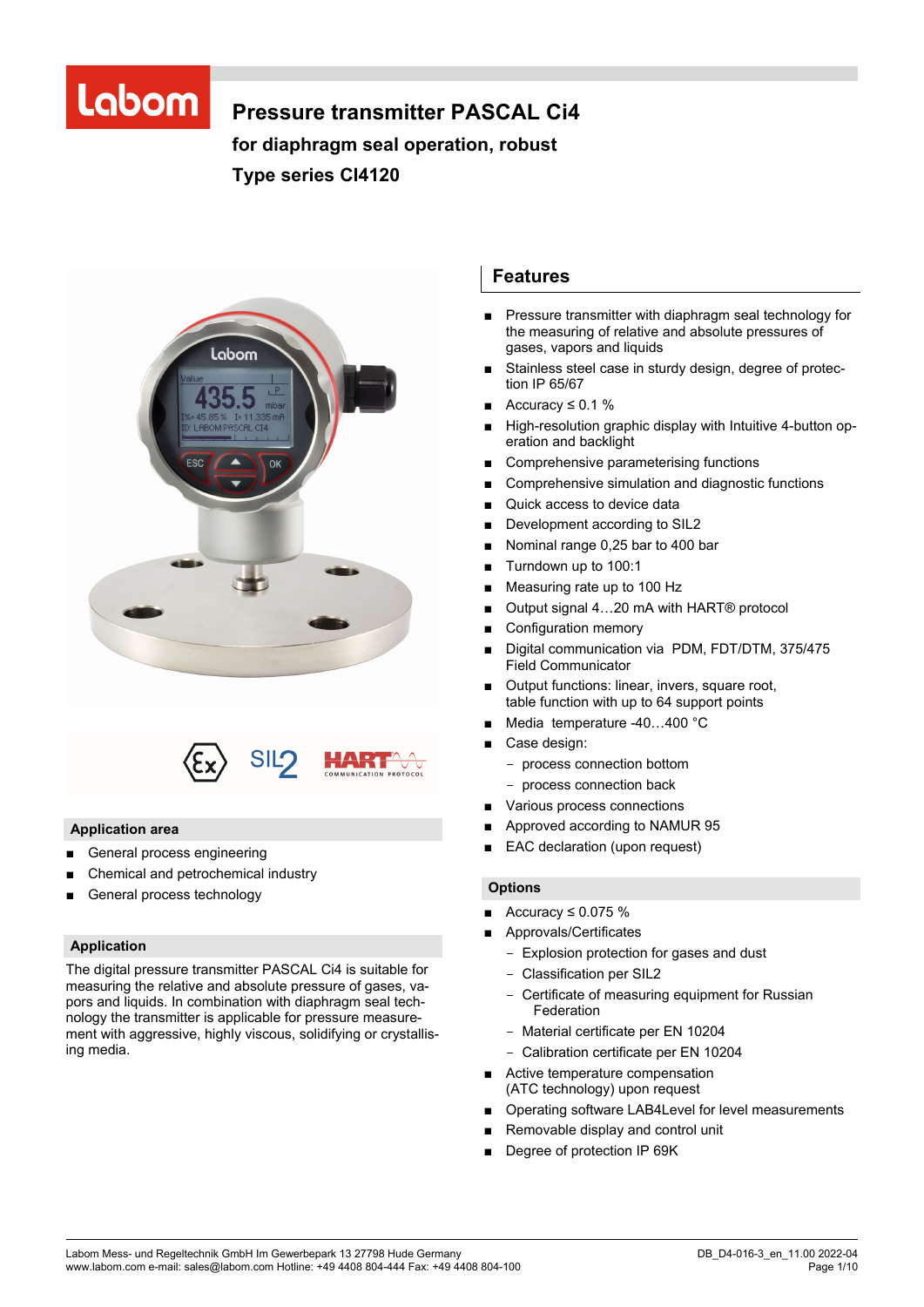# **Measuring ranges**

Up to a turndown of 100:1 the measuring span can be freely selected.

| Nominal range   |                 | <b>Measuring span</b> | <b>Overload capacity</b> | <b>Higher overload</b><br>(option) | Lower measuring<br>range limit ** | Sensor type    |
|-----------------|-----------------|-----------------------|--------------------------|------------------------------------|-----------------------------------|----------------|
|                 | min             | max                   |                          |                                    |                                   |                |
| $01$ bar $*$    | $0.01$ bar      | 2 bar                 | 3 bar                    |                                    | 100 mbar abs                      |                |
| $04$ bar $*$    | $0.04$ bar      | 5 bar                 | 10 <sub>bar</sub>        | $\overline{\phantom{a}}$           | 100 mbar abs                      |                |
| $016$ bar $*$   | $0.16$ bar      | 17 bar                | 60 bar                   |                                    | 100 mbar abs                      |                |
| $040$ bar $*$   | $0.4b$ ar       | 41 bar                | 100 <sub>bar</sub>       | $\blacksquare$                     | 100 mbar abs                      |                |
| $0100$ bar $*$  | 1 bar           | 101 <sub>bar</sub>    | 200 <sub>bar</sub>       |                                    | 100 mbar abs                      |                |
| $-0.250.25$ bar | 0.0025 bar      | 0.5 <sub>bar</sub>    | 1 bar                    | 6 bar                              | 750 mbar abs                      | Piezoresistive |
| $-11$ bar       | $0.01$ bar      | 2 bar                 | 3 bar                    | 10 bar                             | 30 mbar abs                       |                |
| $-14$ bar       | $0.04$ bar      | 5 bar                 | 10 bar                   | 25 bar                             | 30 mbar abs                       |                |
| $-116$ bar      | $0.16$ bar      | 17 bar                | 60 bar                   | 120 <sub>bar</sub>                 | 30 mbar abs                       |                |
| $-140$ bar      | $0.4b$ ar       | 41 bar                | 100 <sub>bar</sub>       | 120 <sub>bar</sub>                 | 30 mbar abs                       |                |
| $-1100$ bar     | 1 bar           | 101 <sub>bar</sub>    | 200 <sub>bar</sub>       | $\overline{\phantom{a}}$           | 30 mbar abs                       |                |
| $-1100$ bar     | 1 bar           | 101 <sub>bar</sub>    | 200 <sub>bar</sub>       | $\blacksquare$                     | 0 mbar abs                        | Thin film      |
| $-1400$ bar     | 4 bar           | 401 bar               | 750 bar                  |                                    | 0 mbar abs                        |                |
| $01$ bar abs    | $0.01$ bar abs. | 1 bar abs.            | 3 bar abs.               | ٠                                  | 30 mbar abs                       |                |
| $04$ bar abs    | $0.04$ bar abs. | 4 bar abs.            | 10 bar abs.              |                                    | 30 mbar abs                       | Piezoresistive |
| $016$ bar abs   | $0.16$ bar abs. | 16 bar abs.           | 60 bar abs.              | ٠                                  | 30 mbar abs                       |                |

\* Short term or sporadic measurement in vacuum range permitted up to lower measuring limit. Lower range value up to -1 bar rel. adjustable.

\*\* Vacuum-proof designs are available upon request.

| Constructional design / case            |                                                                                                    | Elec. connec-<br>tion:       | Circular connector M12                                                                                                                         |           |
|-----------------------------------------|----------------------------------------------------------------------------------------------------|------------------------------|------------------------------------------------------------------------------------------------------------------------------------------------|-----------|
| Design:                                 | Two-chamber case, continuously rotata-<br>ble by $\pm$ 170 $^{\circ}$<br>Case surface blasted      |                              | Cable gland M16x1.5, PA black<br>Cable gland M16x1.5, stainless steel<br>Cable gland M20x1.5, PA black<br>Cable gland M20x1.5, stainless steel |           |
| Material case:                          | Stainless steel mat.no.<br>1.4301/1.4305 (304/303)                                                 |                              | 1/2" NPT, PA black                                                                                                                             |           |
|                                         | Stainless steel mat.no. 1.4404<br>$\blacksquare$<br>(316L)                                         | Terminal                     | Further connections upon request<br>■ Spring clamp terminals up to 1.5                                                                         |           |
| Material front<br>cover:                | Stainless steel mat.no. 1.4305 (303)<br>Stainless steel mat.no. 1.4404<br>$\blacksquare$<br>(316L) | blocks:                      | mm <sup>2</sup><br>Pole terminals up to 2.5 mm <sup>2</sup><br>Screw terminals up to 2.5 $mm2$                                                 |           |
|                                         | Polypropylene, black                                                                               | Weight:                      | approx. 1.4 kg (without diaphragm seal)                                                                                                        |           |
| Gaskets:                                | Silicone / NBR                                                                                     | Type plate:                  | Laser marking                                                                                                                                  |           |
| Degree of pro-<br>tection per EN        | IP 65 / IP 67<br>Option: IP 69K                                                                    | <b>Process connection</b>    |                                                                                                                                                |           |
| 60529:<br>Climatic cate-<br>gory per EN | 4K4H                                                                                               | Position:                    | bottom<br>back                                                                                                                                 |           |
| 60721 3-4:                              |                                                                                                    | Design:                      | see product group D5                                                                                                                           |           |
| Vibration re-<br>sistance per           | $1060$ Hz: $\pm$ 0.35 mm<br>601000 Hz: 5 g                                                         | <b>Material wetted parts</b> |                                                                                                                                                |           |
| EN 61298-3:                             |                                                                                                    | Material:                    | see product group D5                                                                                                                           |           |
| Material win-<br>dow:                   | Macrolon<br>$\blacksquare$                                                                         |                              |                                                                                                                                                |           |
|                                         | Non-splintering glass (requires front<br>п<br>cover of stainless steel)                            | <b>Measuring system</b>      |                                                                                                                                                |           |
|                                         |                                                                                                    | Sensor:                      | Piezoresistive                                                                                                                                 | Thin film |
|                                         |                                                                                                    | Sensor filling:              | Synthetic oil, free of sili-<br>cone FD1, FDA listed                                                                                           | Without   |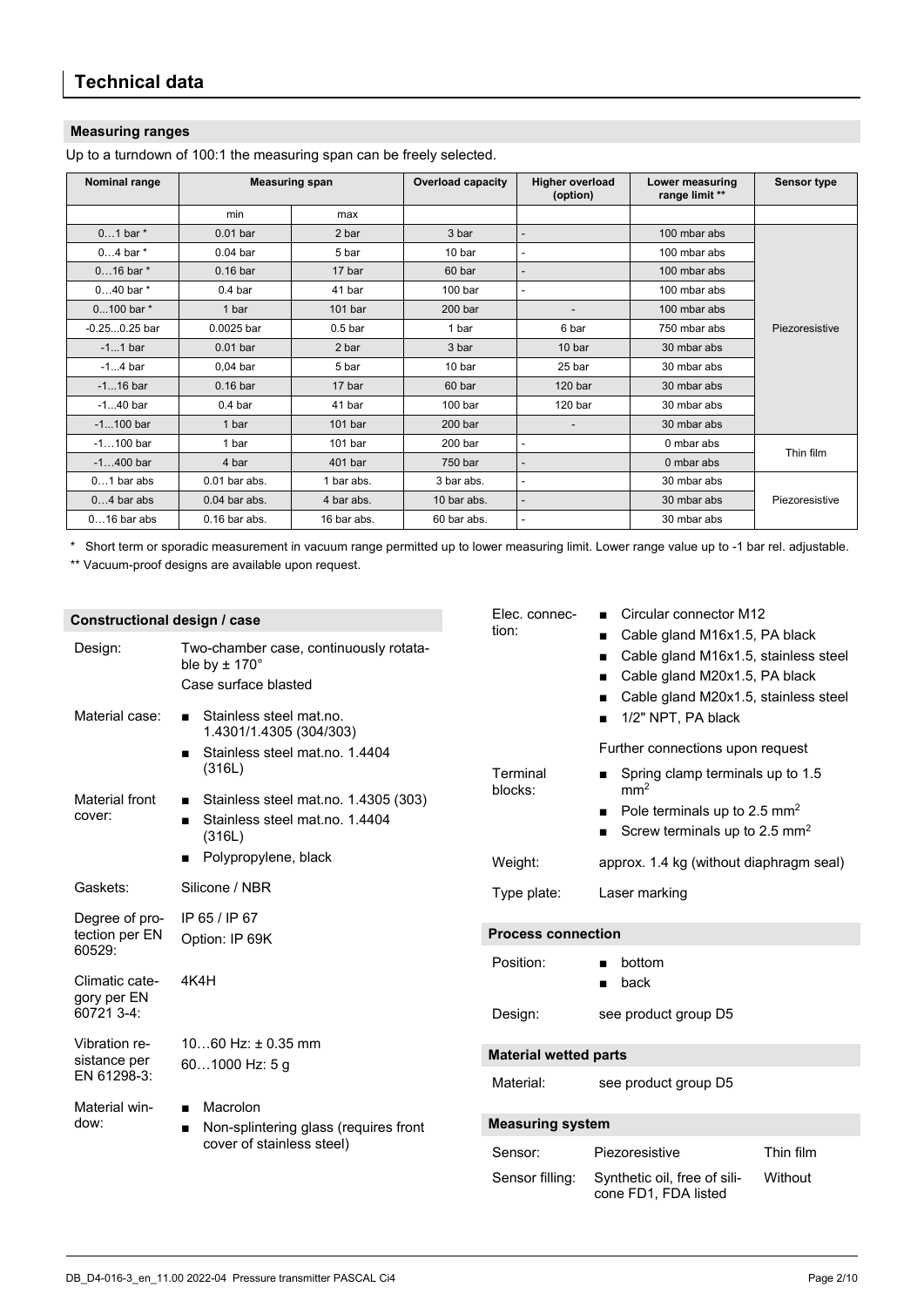# **Accuracy**

| Reference<br>cond. per EN<br>61298-1: | $T_U$ = const. (1525) °C<br>$\varphi$ = const. (4575) % r.F.<br>$p_U$ = const. (8601060) mbar<br>$U_B = 24$ V DC ( $\pm$ 3 V DC)<br>$R_B$ = 50 $\Omega$ , HART: 250 $\Omega$<br>Ground connected<br>$MBA = 0$ bar |
|---------------------------------------|-------------------------------------------------------------------------------------------------------------------------------------------------------------------------------------------------------------------|
| Calibration                           | Process connection bottom: vertical                                                                                                                                                                               |
| position:                             | Process connection back: horizontal                                                                                                                                                                               |

Reference accuracy:

| Per EN 60770 incl. non-linearity, hysteresis and repeat-<br>ability refer to the adjusted measuring span: |                      |                        |  |  |
|-----------------------------------------------------------------------------------------------------------|----------------------|------------------------|--|--|
| <b>Nominal</b><br>range                                                                                   | Turndown $\leq 5:1$  | Turndown $> 5:1$       |  |  |
| 1 - 400 bar                                                                                               | $\leq \pm 0.1 \%$    | $\leq \pm 0.02$ % x TD |  |  |
| $0.25$ bar                                                                                                | $≤$ ± 0.15 %         | $\leq \pm 0.03$ % x TD |  |  |
| <b>Nominal</b><br>range                                                                                   | Turndown ≤<br>3,75:1 | Turndown ><br>3,75:1   |  |  |
| 1 - 40 bar                                                                                                | $\leq \pm 0.075$ %   | $\leq \pm 0.02$ % x TD |  |  |

| Long-term<br>drift:                         | Refer to nominal range<br>$\leq$ 0.1 %/year                                                    |
|---------------------------------------------|------------------------------------------------------------------------------------------------|
| Operational<br>availability:                | $<$ 12 s                                                                                       |
| Response<br>time to at cur-<br>rent output: | for 20 Hz measuring rate: typically 120<br>ms<br>for 100 Hz measuring rate: typically 50<br>ms |

Temperature influence, case:

| Refer to nominal range  |                                      |                                 |  |  |
|-------------------------|--------------------------------------|---------------------------------|--|--|
| <b>Nominal</b><br>range | temp. - 2080 °C                      | temp. -40-20 °C                 |  |  |
| 1 - 400 bar             | $≤$ ± 0.1 %/10K,<br>max. 0.3 %       | typical $\leq \pm$<br>0.2 %/10K |  |  |
| 0.25 bar                | $\leq \pm 0.15$ %/10K,<br>max. 0.4 % |                                 |  |  |

**Temperature** influence process connection:

Depending on type of diaphragm seal. Detailed error analysis upon request.

# **Indication**

- Display: High-resolution graphic display with backlight
	- 4-button operation
	- Freely configurable display modes
	- continuously rotatable by  $± 170$  (detent every 90°)
	- Optional: Remote display and control unit, can be used up to 10 m away from measuring point

**Configuration** memory:

- All parameterisation data can be copied from the device into the configuration memory in the display module. The data is permanently stored there, even in the event of power failure.
- The parameters can be transferred simply and quickly to other devices.

# **Output**

| Signal:                     | 2-wire technology                                                                                                                                      | $420$ mA                                           |  |
|-----------------------------|--------------------------------------------------------------------------------------------------------------------------------------------------------|----------------------------------------------------|--|
|                             | Lower limit                                                                                                                                            | $3.84 \text{ mA}$                                  |  |
|                             | <b>Upper limit</b>                                                                                                                                     | 2021 mA                                            |  |
|                             | Lower alarm current                                                                                                                                    | $<$ 3.6 mA                                         |  |
|                             | Upper alarm current                                                                                                                                    | $> 21 \text{ mA}$                                  |  |
|                             | <b>Current limitation</b>                                                                                                                              | 22 mA                                              |  |
|                             | Digital communica-<br>tion:                                                                                                                            | <b>HART</b> <sup>®</sup><br>protocol,<br>version 7 |  |
|                             | Device driver:                                                                                                                                         |                                                    |  |
|                             | EDD für SIMATIC PDM<br>DTM for PACTware or compatible<br>$\blacksquare$<br>systems (FDT compliance)<br>EDD for 375 / 475 Field Com-<br>п<br>munica-tor |                                                    |  |
| Function:                   | linear<br>inverse response<br>■<br>by square root<br>п<br>table function with up to 64 support<br>■<br>points                                          |                                                    |  |
| Turndown:                   | Max. 100:1                                                                                                                                             |                                                    |  |
| Damping:                    | 0999.9 s selectable in steps of 0.1 s                                                                                                                  |                                                    |  |
| Measuring<br>rate:          | 20 Hz, switchable to 100 Hz                                                                                                                            |                                                    |  |
| Resolution:                 | $0.5 \mu A$                                                                                                                                            |                                                    |  |
| Current<br>sensing<br>func. | 3.5521.5 mA selectable in steps<br>of 0.001 mA                                                                                                         |                                                    |  |
| Load R:                     | $R \leq (U-12V DC)/0.022 A [Ω]$                                                                                                                        |                                                    |  |
|                             | $U =$ supply voltage                                                                                                                                   |                                                    |  |
|                             | for HART $\circledR$ communication R $\geq$ 230 $\Omega$                                                                                               |                                                    |  |

### **Supply voltage**

| Functional | 1230 V DC, protected against polarity |
|------------|---------------------------------------|
| range:     | reversal                              |
| Ripple:    | $< 5 \%$                              |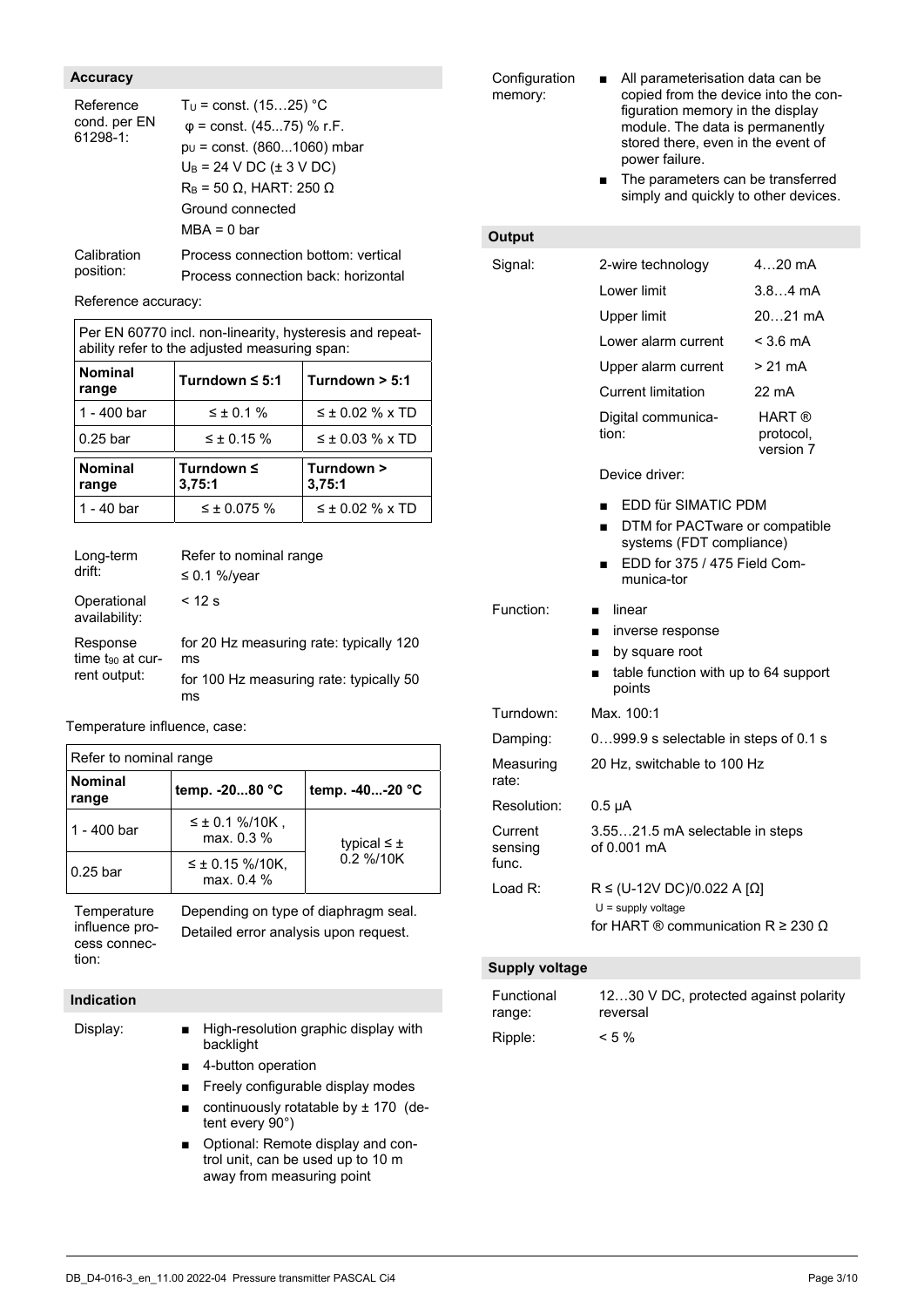# **Temperature ranges**

| Ambient:                      | $-4080 °C$<br>(Display visibility is limited at tempera-<br>tures below - $30 °C$ )                                                                  |
|-------------------------------|------------------------------------------------------------------------------------------------------------------------------------------------------|
| Media:                        | $-20160^{\circ}$ C at T <sub>a</sub> = max. 70 $^{\circ}$ C<br>with temperature decoupler up to<br>200 °C                                            |
|                               | with capillary connection up to 400 °C<br>(depending on diaphragm seal system)<br>$T_a$ = ambient temperature                                        |
| Storage:                      | $-4080 °C$                                                                                                                                           |
| <b>Tests and certificates</b> |                                                                                                                                                      |
| <u>Ex approvals</u>           |                                                                                                                                                      |
| ATFX:                         | TÜV 13 ATFX 120264 X<br>$\langle x \rangle$ II 1/2G Ex ia IIC TX Ga/Gb<br>Ee II 1/2D Ex ia IIIC Txx °C Da/Db<br><sup>《ε</sup> ×〉 Ⅱ 2G Ex ia ⅡC TX Gb |

 II 2D Ex ia IIIC Txx °C Db IECEx: IECEx TUN 13.0018X Ex ia IIC TX Ga/Gb Ex ia IIIC Txx °C Da/Db Ex ia IIC TX Gb Ex ia IIIC Txx °C Db

#### **Please note:**

For all nominal ranges, except: -1…1 bar rel. bis -1…40 bar rel. more detailed information can be found in Ex Safety Instruction XA\_010.

For the nominal ranges: -1…1 bar rel. bis -1…40 bar rel.: more detailed information can be found in Ex Safety Instruction XA\_011.

| $EMC$ *: | Per DIN EN 61326-1. NAMUR NE21                                                                                                       |  |  |
|----------|--------------------------------------------------------------------------------------------------------------------------------------|--|--|
|          | * A deviation of accuracy due to EMC<br>influence up to 0.25 % is impossible for<br>a design with process connection at the<br>back. |  |  |
| $SII$ 2: | Functional safety per EN 61508, classifi-<br>cation per SIL2                                                                         |  |  |
|          | For detailed information see SIL instruc-<br>tion SA 001                                                                             |  |  |
| NAMUR:   | Approved according to NE95,<br>Test report TP14033 available upon re-<br>quest                                                       |  |  |
|          |                                                                                                                                      |  |  |

- EAC declaration upon request
- Certificate of measuring equipment for Russian Federation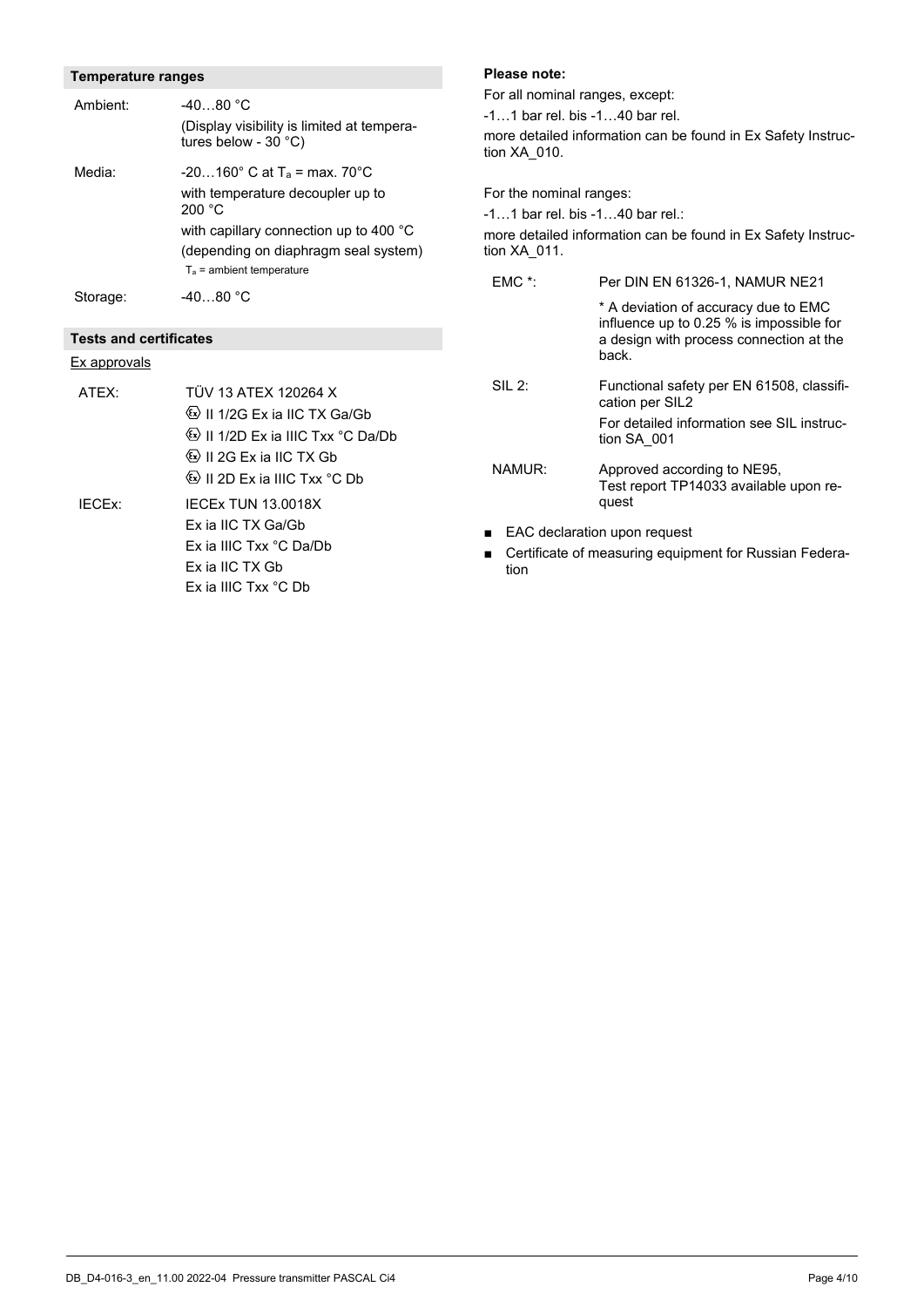# **Parameterisation**

| Parameter                               | <b>Values</b>                                                                                                                                                                          | <b>Default setting</b>                      |
|-----------------------------------------|----------------------------------------------------------------------------------------------------------------------------------------------------------------------------------------|---------------------------------------------|
| <b>Device</b>                           |                                                                                                                                                                                        |                                             |
| device ID                               | 16 digits, freely selectable                                                                                                                                                           | <b>LABOM PASCAL Ci4</b>                     |
| lower range value                       | at any value within nominal range                                                                                                                                                      | 0 bar respectively 0 bar abs.               |
| upper range value                       | at any value within nominal range                                                                                                                                                      | end of nominal range                        |
| measuring rate                          | 20 Hz, 100 Hz                                                                                                                                                                          | 20 Hz                                       |
| damping                                 | 0.0999.9 s                                                                                                                                                                             | 0.0 s                                       |
| Display and control unit                |                                                                                                                                                                                        |                                             |
| pressure unit                           | mbar, bar, Pa, hPa, kPa, MPa, g/cm <sup>2</sup> , kg/cm <sup>2</sup> , psi,<br>atm, Torr, mmH <sub>2</sub> O, mH <sub>2</sub> O, inH <sub>2</sub> O, ftH <sub>2</sub> O, mmHg,<br>inHg | bar                                         |
| temperature unit                        | °C,°F, °R, K                                                                                                                                                                           | °C                                          |
| lighting                                | on, off                                                                                                                                                                                | on                                          |
|                                         | English, German                                                                                                                                                                        | German                                      |
|                                         | English, Chinese                                                                                                                                                                       | as ordered                                  |
| language                                | English, Spanish, French                                                                                                                                                               | as ordered                                  |
|                                         | English, Polish, German                                                                                                                                                                | as ordered                                  |
|                                         | English, Turkish, German                                                                                                                                                               | as ordered                                  |
| decimal point                           | auto, x.xxxx, xx.xxx, xxx.xx, xxxx.x, xxxxx                                                                                                                                            | auto                                        |
| display mode                            | five values, four values, three values, two values, big<br>display                                                                                                                     | four values                                 |
| main value                              | pressure, current (%), current (mA)                                                                                                                                                    | pressure                                    |
| secondary values                        | pressure, current (%), current (mA), sensor tempera-<br>ture, device ID, HART-TAG, HART descriptor,<br><empty></empty>                                                                 | current (%), current (mA), device ID        |
| <b>Current output</b>                   |                                                                                                                                                                                        |                                             |
| output function                         | linear, inverse response, by square root, table func-<br>tion                                                                                                                          | linear                                      |
| table function                          | % of m.r., output current                                                                                                                                                              | depends on device                           |
| number of table points                  | 264                                                                                                                                                                                    | 2 (0 % $\equiv$ 4 mA, 100 % $\equiv$ 20 mA) |
| lower current limit                     | $3.84.0$ mA                                                                                                                                                                            | 3.8 mA                                      |
| upper current limit                     | 2021 mA                                                                                                                                                                                | 20.5 mA                                     |
| alarm current                           | low (<3.6 mA), high (> 21.0 mA)                                                                                                                                                        | low $(<3.6$ mA)                             |
| position correction (mounting position) | on, off                                                                                                                                                                                | off                                         |
| <b>Maintenance counter</b>              |                                                                                                                                                                                        |                                             |
| maintenance interval                    | 09999 days                                                                                                                                                                             | 0 days                                      |
| status                                  | on, off                                                                                                                                                                                | off                                         |
| <b>HART</b> data                        |                                                                                                                                                                                        |                                             |
| <b>HART</b> address                     | 063                                                                                                                                                                                    | $\mathbf 0$                                 |
| number of response preambels            | 520                                                                                                                                                                                    | 5                                           |
| current mode                            | proportional, constant                                                                                                                                                                 | proportional                                |

# **Diagnostic functions**

| Self- diagnosis                      | <b>Description</b>                                                                                                  | Value range   |
|--------------------------------------|---------------------------------------------------------------------------------------------------------------------|---------------|
| RAM-Test                             | Permanent check of the read/write memory                                                                            |               |
| ROM-Test                             | Permanent check of the checksum via the program<br>memory                                                           |               |
| Bridge circuit test                  | Permanent check of the bridge circuit                                                                               |               |
| CRC parameterisation test            | Permanent check of the checksum via the parameter<br>memory                                                         |               |
| Electronics temperature monitoring   | Permanent check of the electronics temperature                                                                      |               |
| <b>Process diagnostics</b>           |                                                                                                                     |               |
| Maintenance timer                    | Check of the maintenance cycles                                                                                     |               |
| Operating hours counter              | Capture of operating hours                                                                                          |               |
| Min/Max values                       | For process pressure and sensor temperature                                                                         |               |
| <b>Measuring circuit diagnostics</b> |                                                                                                                     |               |
| loop-test                            | Setting of a fixed current value at the output                                                                      | $3.5521.5$ mA |
| pressure simulation                  | Setting a fixed pressure value, it also considers<br>dampingk and tabular function unlike the current<br>simulation | Nominal range |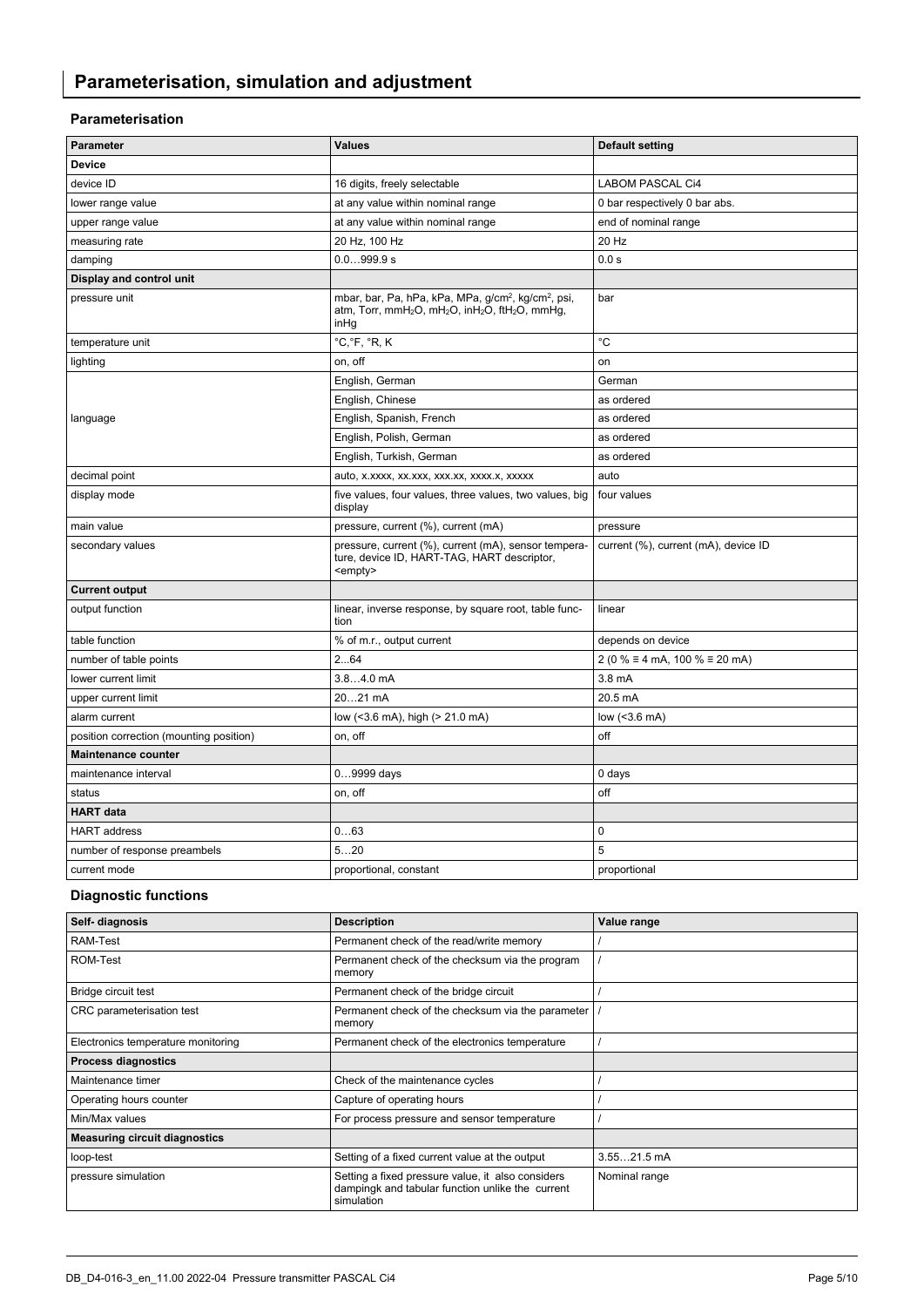# **Adjustment**

| <b>Type</b>           | <b>Description</b>                                                                        |
|-----------------------|-------------------------------------------------------------------------------------------|
| zero point correction | adjusts reading to zero at ambient pressure (for differential and gauge pressure devices) |
| position correction   | adjusts reading of mounted device to zero at ambient pressure                             |
| lower adjustment      | adjusts reading to applied pressure (affects zero point + span)                           |
| upper adjustment      | adjusts reading to applied pressure (affects span only)                                   |
| current adjustment    | adjusts current output to achieve 4 resp. 20 mA at the end of the measurement chain       |

# **Alternative and additional possibilities of parameterisation for devices with level software LAB4Level**

| <b>Parameter</b>         | <b>Values</b>                                                                                                                                                                           | <b>Default setting</b>                 |  |
|--------------------------|-----------------------------------------------------------------------------------------------------------------------------------------------------------------------------------------|----------------------------------------|--|
| Display and control unit |                                                                                                                                                                                         |                                        |  |
| filling height unit      | mm, cm, m, ft, in, yd                                                                                                                                                                   | m                                      |  |
| volume unit              | l, hl, $m^3$ , in <sup>3</sup> , ft <sup>3</sup> , gal                                                                                                                                  |                                        |  |
| weight unit (mass)       | g, kg, t, lb                                                                                                                                                                            | kg                                     |  |
| density unit             | $g/cm3$ , kg/cm <sup>3</sup> , t/m <sup>3</sup> , kg/l, lb/in <sup>3</sup> , lb/ft <sup>3</sup>                                                                                         | g/cm <sup>3</sup>                      |  |
| display mode             | level 4 values, level 2 values, five values, four val-<br>ues, three values, two values, big display                                                                                    | level 4 values                         |  |
| main value               | filling height, volume, weight, pressure, current in %,<br>current in mA                                                                                                                | filling height                         |  |
| secondary values         | filling height, volumen, weight, pressure, static pres-<br>sure, current in %, current in mA, sensor tempera-<br>ture, density, device ID, HART-TAG, HART-<br>Descriptor, <leer></leer> | current in %, current in mA, device ID |  |
| Level                    |                                                                                                                                                                                         |                                        |  |
| density                  | $0.120$ g/cm <sup>3</sup>                                                                                                                                                               | 1 $g/cm3$                              |  |
| offset height            | max 99.999 m                                                                                                                                                                            | 0 <sub>m</sub>                         |  |
| tank shape table         | on/off                                                                                                                                                                                  | $off (= linear)$                       |  |
| table function           | 64 support points (filling heights/volume)                                                                                                                                              |                                        |  |
| <b>Current output</b>    |                                                                                                                                                                                         |                                        |  |
| measured value           | height, volume, weight, pressure (equal 420 mA)                                                                                                                                         | height                                 |  |
| number of table points   | 0/264                                                                                                                                                                                   | 0                                      |  |

# **Diagnostic functions**

| Measuring circuit diagnostics |                                                                                |  |
|-------------------------------|--------------------------------------------------------------------------------|--|
| l simulation function         | pressure, filling height, volume, weight (mass), cur-<br>rent                  |  |
| min/max values                | for process pressure, sensor temperature, filling<br>height, volume and weight |  |

# **Connection diagram**



Cable gland Cable gland Circular connector M12 x 1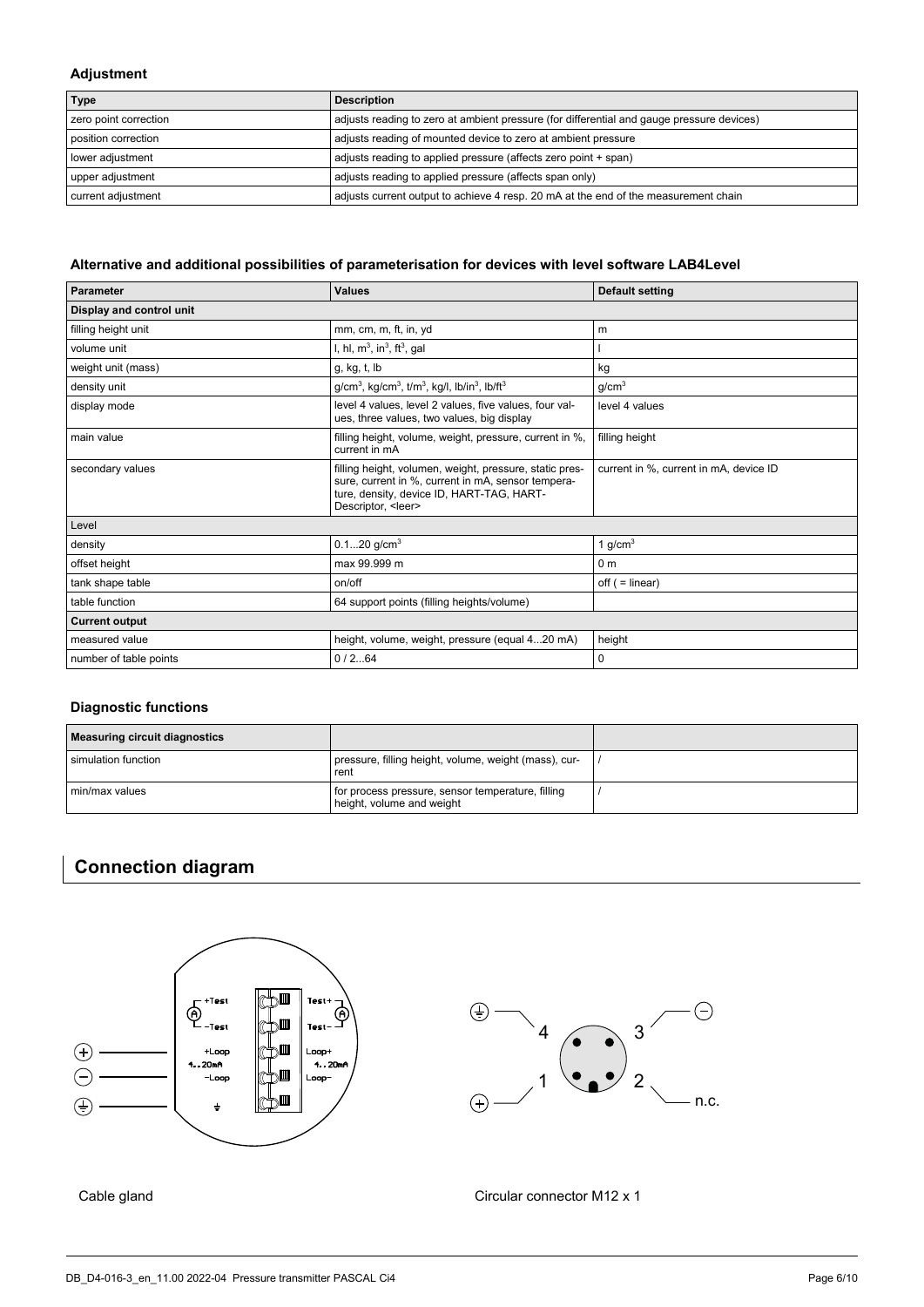# **Dimensions**



All dimensions are in mm

# **Electrical connections**



All dimensions are in mm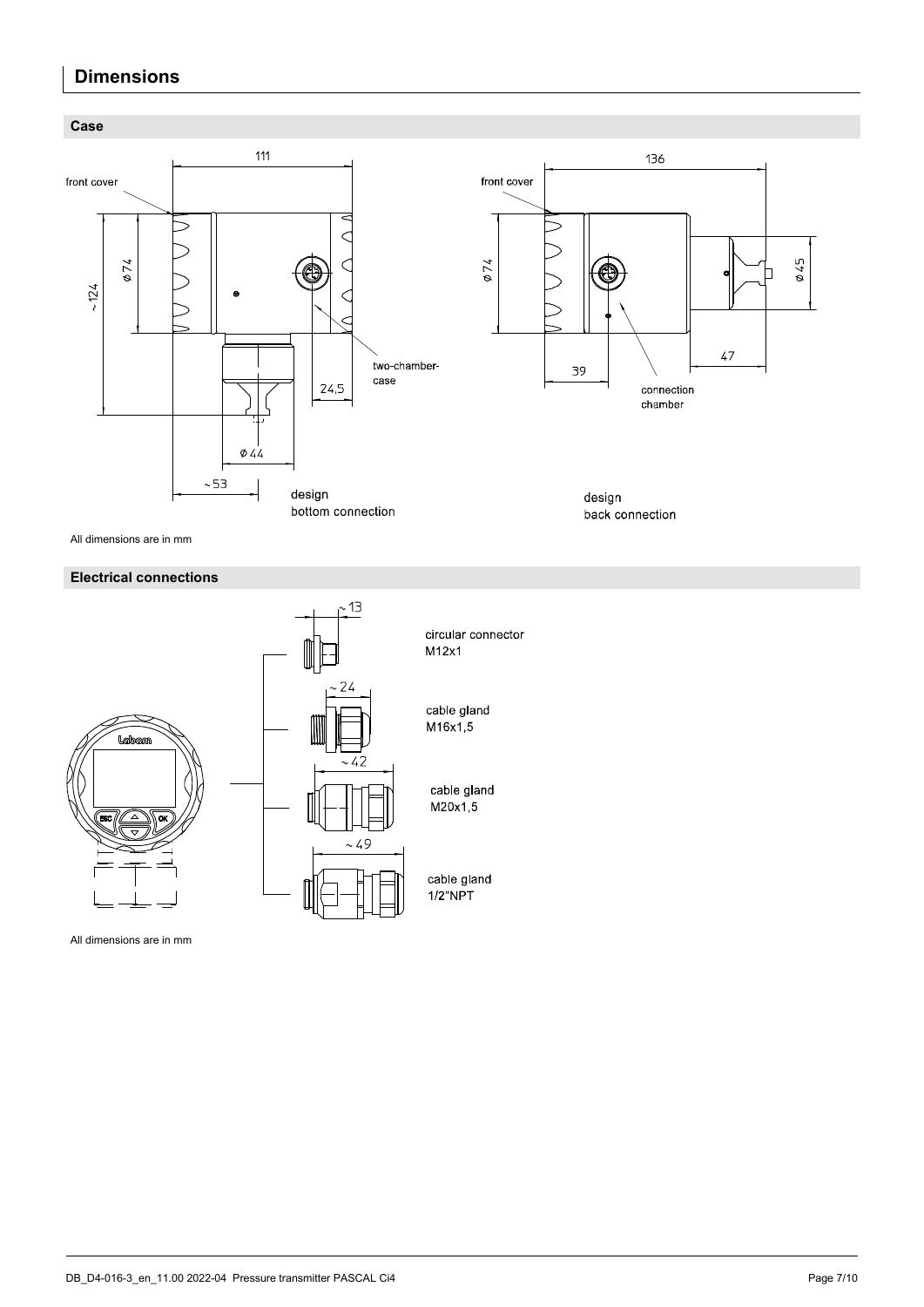# **Connection**



All dimensions are in mm

# **Process connections**

Details see data sheets of diaphragm seals, product group D5.

# **Remote display and control unit (Type series MC1140)**



All dimensions are in mm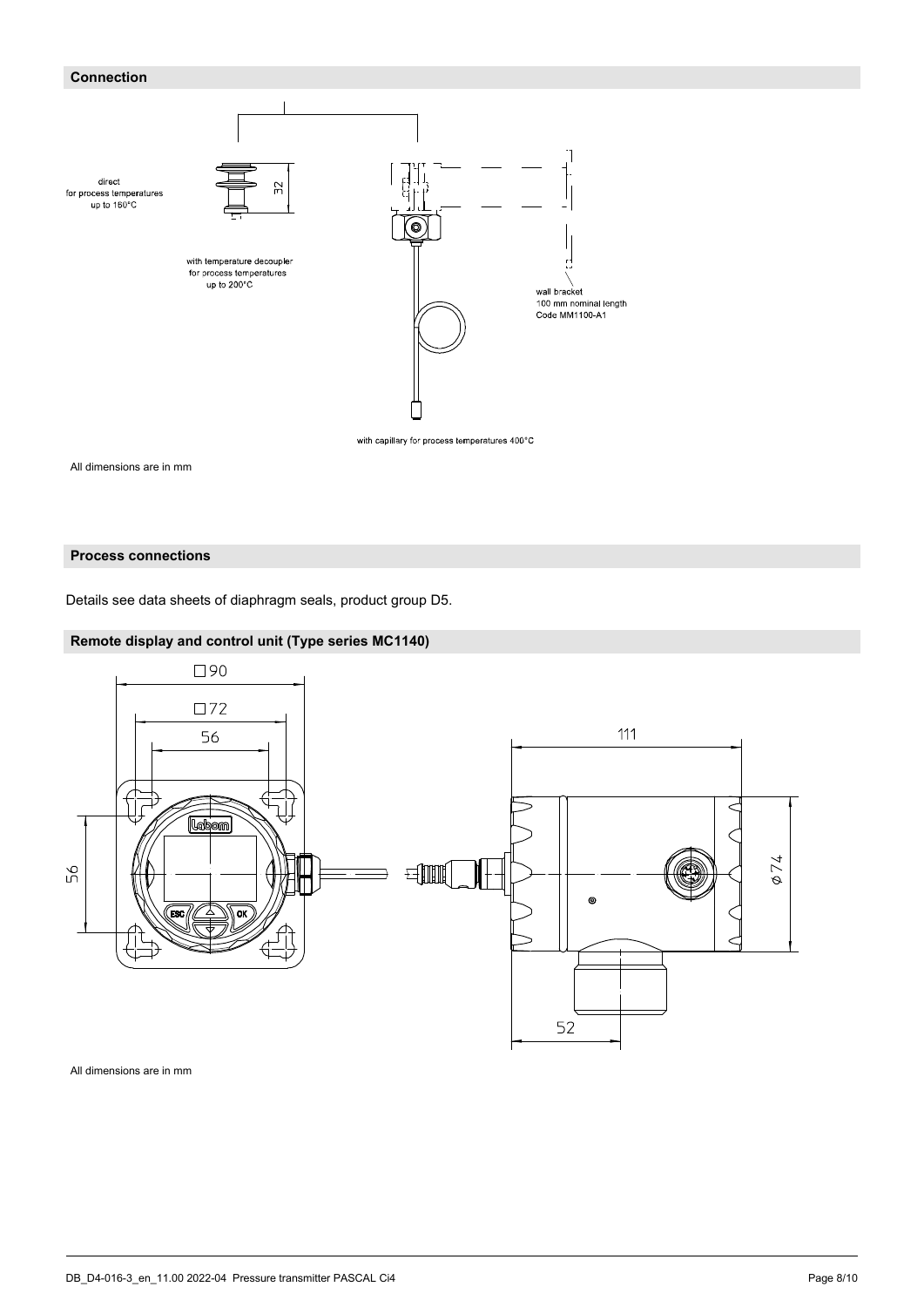# **Pressure transmitter PASCAL Ci4 for diaphragm seal operation, robust Type series CI4120**

|             | Order details pressure transmitter PASCAL CI412. for diaphragm seal operation, robust |                                                     |                                                             |                             |                |
|-------------|---------------------------------------------------------------------------------------|-----------------------------------------------------|-------------------------------------------------------------|-----------------------------|----------------|
| CI4120      | process connection bottom                                                             |                                                     |                                                             |                             |                |
| CI4123      | process connection back                                                               |                                                     |                                                             |                             |                |
|             | nominal range                                                                         |                                                     | overload limit [bar]                                        | higher overload limit [bar] | sensor type    |
| A1053       | $01$ bar                                                                              |                                                     | 3                                                           |                             |                |
| A1056       | $04$ bar                                                                              |                                                     | 10                                                          | $\overline{a}$              |                |
| A1059       | $016$ bar                                                                             |                                                     | 60                                                          | ÷,                          |                |
| A1061       | $040$ bar                                                                             |                                                     | 100                                                         | $\overline{\phantom{a}}$    |                |
| A1063       | $0100$ bar                                                                            |                                                     | 200                                                         | $\overline{\phantom{a}}$    |                |
| A1178       | -0.250.25 bar                                                                         |                                                     | $\mathbf{1}$                                                | ÷,                          |                |
| A1153       | $-11$ bar                                                                             |                                                     | $\ensuremath{\mathsf{3}}$                                   | $\overline{\phantom{a}}$    | piezoresistive |
| A1156       | $-14$ bar                                                                             |                                                     | 10                                                          | $\overline{\phantom{a}}$    |                |
| A1159       | $-116$ bar                                                                            |                                                     | 60                                                          | $\overline{\phantom{a}}$    |                |
| A1161       | $-140$ bar                                                                            |                                                     | 100                                                         | $\overline{\phantom{a}}$    |                |
| A1163       | $-1100$ bar                                                                           | turndown                                            | 200                                                         | $\overline{\phantom{a}}$    |                |
| A1178.1     | $-0.250.25$ bar                                                                       |                                                     |                                                             | 6                           |                |
| A1153.1     | $-11$ bar                                                                             |                                                     | $\qquad \qquad \blacksquare$                                | 10                          |                |
| A1156.1     | $-14$ bar                                                                             |                                                     | $\overline{a}$                                              | 25                          |                |
| A1159.1     | -116 bar                                                                              |                                                     | $\qquad \qquad \blacksquare$                                | 120                         |                |
| A1161.1     | $-140$ bar                                                                            |                                                     | $\qquad \qquad \blacksquare$                                | 120                         |                |
| A3163       | -1100 bar                                                                             |                                                     | 200                                                         | ٠                           |                |
| A3166       | -1400 bar                                                                             |                                                     | 750                                                         | $\overline{\phantom{a}}$    | thin film      |
| B1056       | $01$ bar abs.                                                                         |                                                     | 3                                                           | ÷,                          |                |
| B1056       | $04$ bar abs.                                                                         |                                                     | 10                                                          | ÷,                          | piezoresistive |
| B1059       | 016 bar abs.                                                                          |                                                     | 60                                                          | $\overline{a}$              |                |
|             |                                                                                       |                                                     |                                                             |                             |                |
| F1          | parameterisation                                                                      | factory settings (standard)                         |                                                             |                             |                |
| F2          |                                                                                       | as per customer's specification (pls. specify)      |                                                             |                             |                |
| H21         | output signal                                                                         | 420 mA, with HART protocol                          |                                                             |                             |                |
| Y1.         | material case                                                                         | stainless steel mat.-no. 1.4301 (304)               |                                                             |                             |                |
| Y2.         |                                                                                       | stainless steel mat.-no. 1.4404 (316)               |                                                             |                             |                |
| 1           |                                                                                       | polypropylene (black), window Macrolon              |                                                             |                             |                |
| $\mathbf 2$ | material front cover                                                                  | stainless steel, window non splintering glass       |                                                             |                             |                |
| 3           |                                                                                       | stainless steel, closed, without window             |                                                             |                             |                |
|             |                                                                                       |                                                     | default language                                            | available language          |                |
|             |                                                                                       |                                                     | German (standard)                                           | English, German             |                |
| M21.1       |                                                                                       |                                                     | English                                                     |                             |                |
| M22.1       |                                                                                       |                                                     | English                                                     | English, Chinese            |                |
| M22.2       |                                                                                       |                                                     | Chinese                                                     |                             |                |
| M23.1       |                                                                                       | High-resolution graphic                             | English                                                     |                             |                |
| M23.2       |                                                                                       | display with backlight, intu-                       | Spanish                                                     | English, Spanish, French    |                |
| M23.3       | display                                                                               | itive 4-button operation,<br>quick access to device | French                                                      |                             |                |
| M25.1       |                                                                                       | data                                                | English                                                     | English, Polish, German     |                |
| M25.2       |                                                                                       |                                                     | Polish                                                      |                             |                |
| M25.3       |                                                                                       |                                                     | German                                                      |                             |                |
| M26.1       |                                                                                       |                                                     | English                                                     | English, Turkish, German    |                |
| M26.2       |                                                                                       |                                                     | Turkish                                                     |                             |                |
| M26.3       |                                                                                       |                                                     | German                                                      |                             |                |
| M1          |                                                                                       | without display                                     |                                                             |                             |                |
| T20.        |                                                                                       |                                                     | M16 x 1.5 polyamide, for cable $\varnothing$ 4.5-10 mm      |                             |                |
| T22.        |                                                                                       |                                                     | M16 x 1.5 stainless steel, for cable $\varnothing$ 5-9.5 mm |                             |                |
| T15.        |                                                                                       | cable gland                                         | M20 x 1.5 polyamide, for cable Ø 7-13 mm                    |                             |                |
| T17.        |                                                                                       |                                                     | M20 x 1.5 stainless steel, for cable Ø 8-13 mm              |                             |                |
| T27.        | electrical connection                                                                 |                                                     | 1/2" NPT polyamide, for cable Ø 6-12 mm                     |                             |                |
| 0           |                                                                                       |                                                     | spring clamp terminals up to 1.5 mm <sup>2</sup>            |                             |                |
| 5           |                                                                                       | cable clamps                                        | pole terminals 2.5 mm <sup>2</sup>                          |                             |                |
| 6           |                                                                                       |                                                     | screwed terminals 2.5 mm <sup>2</sup>                       |                             |                |
| T30         |                                                                                       | circular connector M12 x 1 (4 pin)                  |                                                             |                             |                |
| K1010       | process connection                                                                    | G1/2 B per DIN EN 837-1                             |                                                             |                             |                |